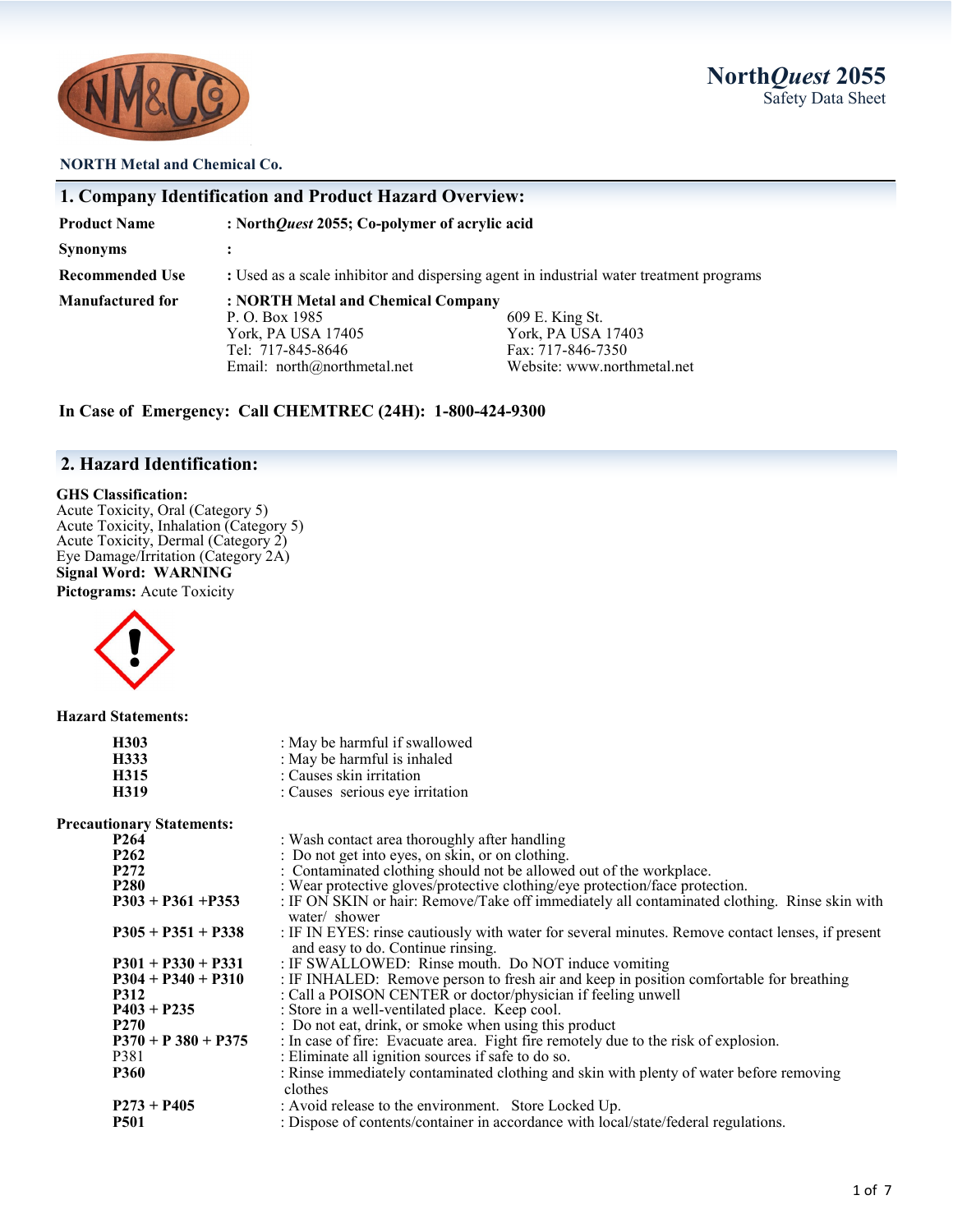## **3. Composition/Information on Ingredient:**

**Chemical Name : North***Quest* **2055;** 2-Propenoic acid, homopolymer,

**Chemical Family : Homopolymer<br>
<b>Chemical Formula** : Not applicable **Chemical Formula** 

**5. Fire Fighting Measures:** 

- 
- 

| Substance:                    | <b>CAS Number:</b> | Hazard        | Compo. $(\% )$ |
|-------------------------------|--------------------|---------------|----------------|
| 2-Propenoic acid, homopolymer | 9003-06-9          | See section 2 | Proprietary    |
| Water                         | 7732-18-5          |               | Proprietary    |

| <b>4. First Aid Measures:</b> |                                                                                                                                                                                                                                                                                                                            |
|-------------------------------|----------------------------------------------------------------------------------------------------------------------------------------------------------------------------------------------------------------------------------------------------------------------------------------------------------------------------|
| <b>General Advice:</b>        | : Consult a physician. Show this safety data sheet to the doctor in attendance. Move out of dangerous<br>area.                                                                                                                                                                                                             |
| <b>Eyes</b>                   | : Flush skin with running water for at least fifteen minutes. Remove any contact lenses. Get medical aid/<br>attention immediately. Continue to rinse eyes during transport to the hospital.                                                                                                                               |
| <b>Skin</b>                   | : Remove contaminated clothing. Wash skin with plenty of running water and soap. Take victim<br>immediately to the hospital. Consult a physician.                                                                                                                                                                          |
| Ingestion                     | : If the product is swallowed, first rinse mouth. Give small amount of water to drink. Call doctor/<br>physician/poison center immediately. Do not induce vomiting. Never give anything by mouth to an<br>unconscious person. If a person vomits, place him/her in recovery position so the vomit does not enter<br>lungs. |
| <b>Inhalation</b>             | : If safe to do so, remove individual from further exposure. Keep warm and at rest. If breathing has<br>ceased, give artificial respiration. Do not give mouth to mouth resuscitation. Get medical attention/<br>consult a physician immediately.                                                                          |
| <b>Note to Physician</b>      | : Treat symptomatically.                                                                                                                                                                                                                                                                                                   |
|                               | <b>DDE</b> $f_{1}$ , $f_{2}$ , $f_{3}$ , $f_{4}$ , $f_{5}$ , $f_{6}$ , $f_{7}$ , $f_{8}$ , $f_{9}$ , $f_{10}$ , $f_{11}$ , $f_{11}$ , $f_{11}$ , $f_{11}$ , $f_{11}$ , $f_{11}$ , $f_{11}$ , $f_{11}$ , $f_{11}$ , $f_{11}$ , $f_{11}$ , $f_{11}$ , $f_{11}$ , $f_{11}$ , $f_{11}$ ,                                       |

**PPE for first responders :** Gloves and safety goggles are highly recommended.

| 5. Fire Fighting Measures:                                                                                                                                                                                                                                                                     |                                                                                                                                                                                                                                                                                                                                                                                                                                                                                                                                                                       |
|------------------------------------------------------------------------------------------------------------------------------------------------------------------------------------------------------------------------------------------------------------------------------------------------|-----------------------------------------------------------------------------------------------------------------------------------------------------------------------------------------------------------------------------------------------------------------------------------------------------------------------------------------------------------------------------------------------------------------------------------------------------------------------------------------------------------------------------------------------------------------------|
| Flash Point $(°C)$                                                                                                                                                                                                                                                                             | $: >200$ °F                                                                                                                                                                                                                                                                                                                                                                                                                                                                                                                                                           |
| <b>Flammable Limits</b>                                                                                                                                                                                                                                                                        | : Not flammable                                                                                                                                                                                                                                                                                                                                                                                                                                                                                                                                                       |
| <b>Auto ignition Temp.</b>                                                                                                                                                                                                                                                                     | : Not applicable.                                                                                                                                                                                                                                                                                                                                                                                                                                                                                                                                                     |
| <b>Decomposition Temp.</b>                                                                                                                                                                                                                                                                     | : No data available.                                                                                                                                                                                                                                                                                                                                                                                                                                                                                                                                                  |
| <b>General Hazard</b>                                                                                                                                                                                                                                                                          | : Evacuate personnel downwind in-order to avoid inhalation of irritating and/or harmful fumes and<br>smoke.                                                                                                                                                                                                                                                                                                                                                                                                                                                           |
| <b>Extinguishing Media</b>                                                                                                                                                                                                                                                                     | : Water spray, chemical-type foam, carbon dioxide. Appropriate for the surrounding area. Do not use<br>water jet.                                                                                                                                                                                                                                                                                                                                                                                                                                                     |
| <b>Hazardous Decomposition</b><br><b>Products</b>                                                                                                                                                                                                                                              | : Oxides of carbon may be evolved during fires.                                                                                                                                                                                                                                                                                                                                                                                                                                                                                                                       |
|                                                                                                                                                                                                                                                                                                | Fire Fighting Procedures: This product is a non-flammable substance. However, hazardous decomposition and combustion<br>products such as carbon and sulfur oxides can be formed if product is burning. Material can splatter<br>above 100C/212F.Cool exposed containers with water Spray to prevent over heating.                                                                                                                                                                                                                                                     |
|                                                                                                                                                                                                                                                                                                | Fire Fighting Equipment: Respiratory and eye protection are required for fire fighting personnel. Full protective equipment<br>(bunker gear) and self-contained breathing apparatus (SCBA) should be used for all indoor fires and any<br>significant outdoor fires. Evacuate area and fight fire from safe distance or a protected location. Move<br>fire-exposed containers, if allowable without sacrificing the safety of others and firefighters. If possible<br>without risk, firefighters should control run-off water to prevent environmental contamination. |
| <b>Sensitivity to Static Discharge</b>                                                                                                                                                                                                                                                         | : Not sensitive.                                                                                                                                                                                                                                                                                                                                                                                                                                                                                                                                                      |
| $\mathbf{C}$ , and $\mathbf{C}$ are $\mathbf{A}$ . The set of $\mathbf{C}$ and $\mathbf{C}$ are $\mathbf{C}$ and $\mathbf{C}$ . The set of $\mathbf{C}$ and $\mathbf{C}$ are $\mathbf{C}$ and $\mathbf{C}$ are $\mathbf{C}$ and $\mathbf{C}$ are $\mathbf{C}$ and $\mathbf{C}$ are $\mathbf{C$ |                                                                                                                                                                                                                                                                                                                                                                                                                                                                                                                                                                       |

**Sensitivity to Mechanical Impact :** Not sensitive.

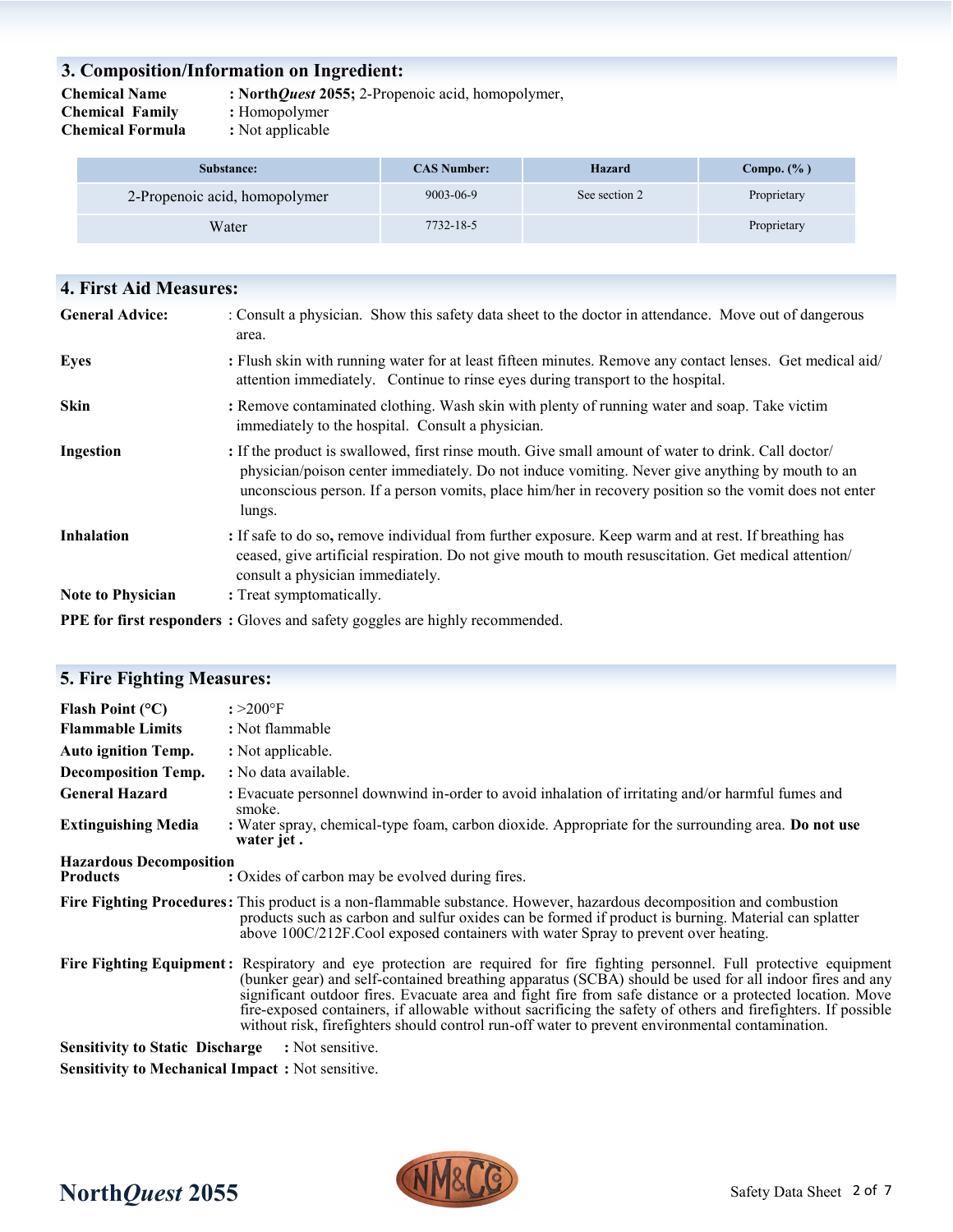## **6. Accidental Release Measures:**

| <b>Protective Gear for Personnel:</b>                         |                                                                                                                                                                                                                                                                                                                                                     |
|---------------------------------------------------------------|-----------------------------------------------------------------------------------------------------------------------------------------------------------------------------------------------------------------------------------------------------------------------------------------------------------------------------------------------------|
|                                                               | For Small Spill : Safety glasses or chemical splash goggles, chemically resistant gloves (rubber/latex), chemically<br>resistant boots, and any appropriate body protection to minimize direct contact to the skin.                                                                                                                                 |
|                                                               | For Large Spill: Triple gloves (rubber and nitrile over latex), chemical resistant suit, boots, hard hat, full face mask/an air<br>purifying respirator (NIOSH approved). Self contained breathing apparatus must be worn in situations<br>where fumigant gas generation and low oxygen levels are a consequence of contamination from the<br>leak. |
| <b>Spill Clean-up</b><br><b>Procedures:</b>                   |                                                                                                                                                                                                                                                                                                                                                     |
|                                                               | For Small Spill : In the event of a small spill, the leak should be contained with an absorbent pad and placed in a properly<br>labeled waste disposal container immediately. Clean the spill area with water. Do not let chemical/waste<br>enter the environment                                                                                   |
|                                                               | For Large Spill: In the event of a large spill, contain the spill immediately and dispose according to state, federal, and<br>local hazardous waste regulation. Do not let chemical/waste enter the environment.                                                                                                                                    |
| <b>Environmental Precaution:</b>                              |                                                                                                                                                                                                                                                                                                                                                     |
| Water spill<br><b>Land spill</b><br><b>General precaution</b> | : use appropriate containment to avoid run off or release to sewer or other waterways.<br>: use appropriate containment to avoid run off or release to ground.<br>: remove containers of strong acid and alkali from the release area.                                                                                                              |
| <b>Release Notes</b>                                          | : If spill could potentially enter any waterway, including intermittent dry creeks, contact local authorities.                                                                                                                                                                                                                                      |

### **7. Handling and Storage:**

| <b>Handling</b> | : Avoid contact with eyes, skin, and clothing. Use appropriate personal protective equipment as specified<br>in Section 8. Handle in a well-ventilated area. Handle in a manner consistent with good industrial/<br>manufacturing techniques and practices. Wash hands thoroughly with soap and water after use. Remove<br>contaminated clothing and protective equipment before entering eating areas. Keep away from sources<br>of ignition. Do not expose containers to open flame, excessive heat, or direct sunlight. Wash clothing<br>before reuse and decontaminate or discard contaminated shoes. |
|-----------------|-----------------------------------------------------------------------------------------------------------------------------------------------------------------------------------------------------------------------------------------------------------------------------------------------------------------------------------------------------------------------------------------------------------------------------------------------------------------------------------------------------------------------------------------------------------------------------------------------------------|
| <b>Storage</b>  | : Store in a cool, dry well-ventilated area. Keep containers closed when not in use. Keep product isolated<br>from incompatible materials/conditions such as freezing temperatures. Empty containers retain vapor<br>and material residue. Observe all recommended safety precautions until container is cleaned,<br>reconditioned or destroyed. Recommended storage temperature is below 35 <sup>o</sup> C (95 <sup>o</sup> F).                                                                                                                                                                          |
|                 |                                                                                                                                                                                                                                                                                                                                                                                                                                                                                                                                                                                                           |

### **8. Exposure Controls and Personal Protection:**

**Engineering Controls** : Use appropriate engineering controls to avoid contact with skin, eyes, and clothing. Wash hands before breaks and immediately after handling the product.

#### **Personal Protective Equipment:**

**Eyes and face:** Tightly fitting safety goggles. Face shield (8-inch minimum). Use equipment for eye protection tested and approved under appropriate government standards such as NIOSH.

**Skin:** Avoid direct contact with skin. Wear rubber gloves, apron, boots or whole bodysuit when handling this product.

**Respiratory:** Avoid breathing vapors or mist. Where risk assessment shows air-purifying respirators are appropriate, use full-face respirator with multi-purpose combination respirator cartridges as a back up to engineering controls. If the respirator is the sole means of protection, use a full-face supplied air respirator. Use respirators and components tested and approved under appropriate government standards such as NIOSH.

**Work Hygienic Practices:** Facilities storing or using this material should be equipped with emergency eyewash, and a safety shower. Good personal hygiene practices should always be followed.

### **Control of Environmental**

**Exposure** :Prevent further leakage or spillage if safe to do so. Do not let product enter drains. Discharge into the environment must be avoided.



## **North***Quest* 2055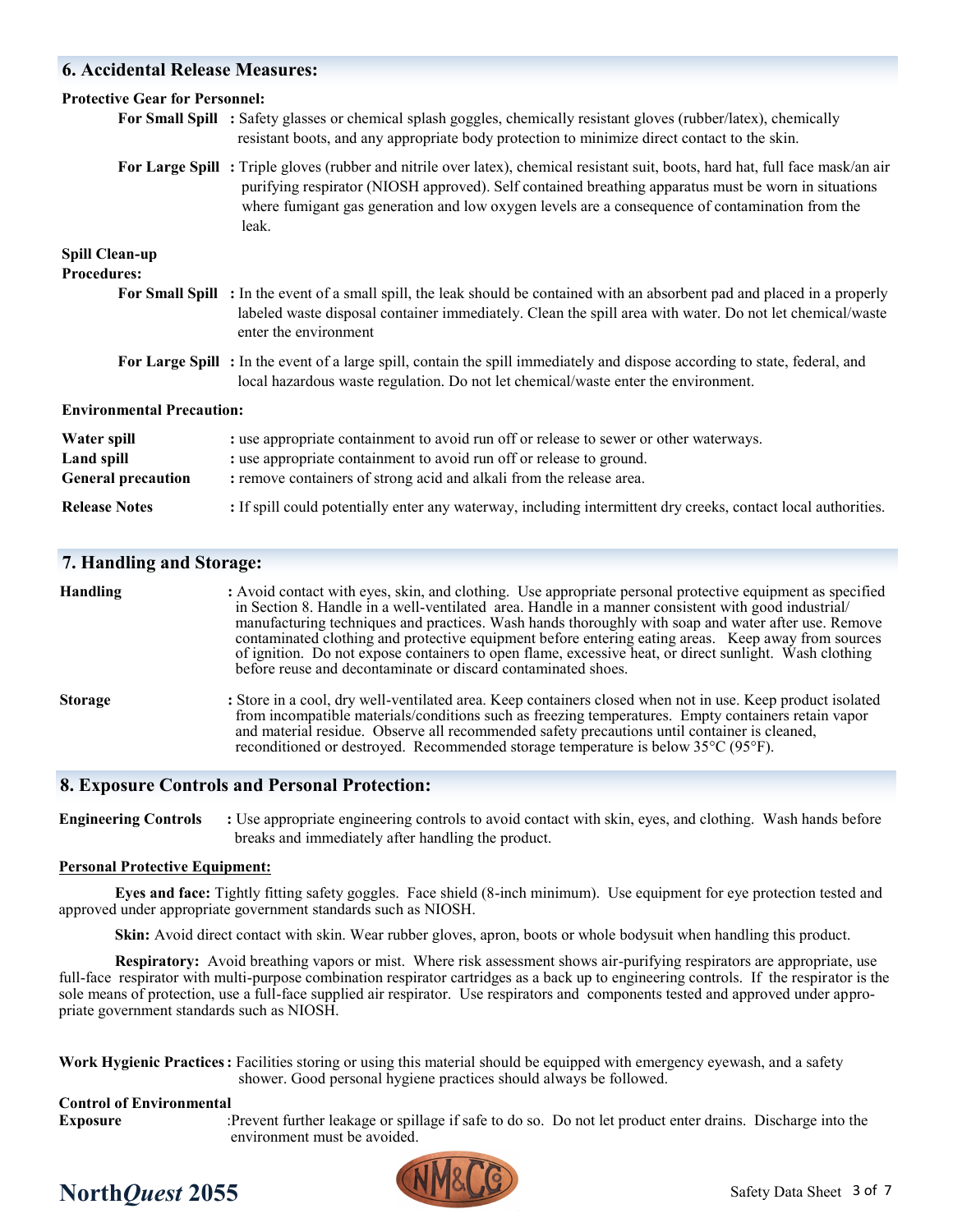## **8. Exposure Controls and Personal Protection:**

## **Exposure Limits:**

| Component:                  | <b>OSHA STEL</b> | <b>OSHA PEL</b> | ACGIH TLV | <b>ACGIH STEL</b> |
|-----------------------------|------------------|-----------------|-----------|-------------------|
| Polyacrylic Acid 50% Liquid | N/A              | N/A             | N/A       | N/A               |

# **9. Chemical and Physical Properties:**

| Appearance                        | : Liquid                       | <b>Decomposition Temp.</b>   | : No data available |
|-----------------------------------|--------------------------------|------------------------------|---------------------|
| Odor                              | : Acrid                        | <b>Evaporation Rate</b>      | : Not available     |
| <b>Odor threshold</b>             | : Not available                | <b>Flammability</b>          | : Not flammable     |
| <b>Color</b>                      | : Colorless to slightly yellow | <b>Upper Explosive Limit</b> | : Not available     |
| pH (1% Solution)                  | $: 12.0 - 14.0$                | <b>Vapor Pressure</b>        | : Not available     |
| <b>Melting Point</b>              | : Not available                | <b>Vapor Density</b>         | : No data available |
| <b>Freezing Point</b>             | $:32^{\circ}F$                 | <b>Specific Gravity</b>      | $: 1.200 - 1.350$   |
| <b>Boiling Range</b>              | $: > 212$ °F                   | <b>Solubility</b>            | : Soluble in water  |
| <b>Flash Point</b>                | $: 200^{\circ}$ F              |                              |                     |
| Viscosity (mPas): $100 - 300$ cps |                                |                              |                     |

## **10. Stability and Reactivity:**

| : The product is stable under normal ambient conditions of temperature and pressure.                                                                                                                |
|-----------------------------------------------------------------------------------------------------------------------------------------------------------------------------------------------------|
| : Polymerization will not occur                                                                                                                                                                     |
| : Strong bases (causes chemical oxidation of the drug) Strong oxidizing agents.                                                                                                                     |
| Decomposition Products: Combustion will produce carbon dioxide and, possible toxic chemicals such as carbon monoxide.<br>Thermal decomposition may produce carbon oxides and other toxic compounds. |
| <b>Incompatible Materials</b> : There are no known materials which are incompatible with this product                                                                                               |
| : Avoid extreme temperatures. Protect from freezing.                                                                                                                                                |
|                                                                                                                                                                                                     |

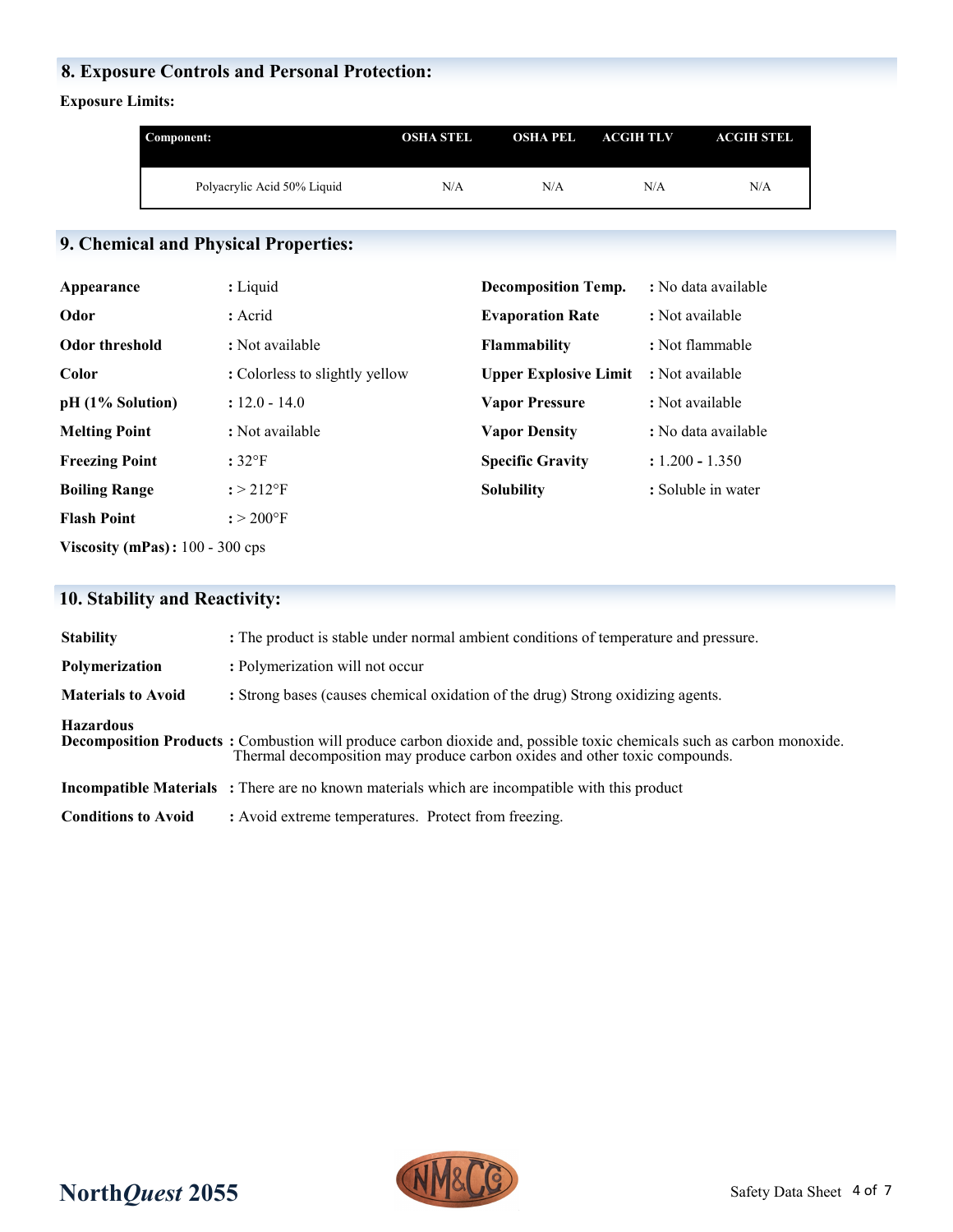### **11. Toxicological Information:**

| <b>Acute Toxicity:</b> |                               |
|------------------------|-------------------------------|
| Oral $LD_{50}$         | : $2,500 \text{ mg/kg}$ (Rat) |
| Dermal $LD_{50}$       | : No data available           |
| Inhalation $LD_{50}$   | : No data available           |
| Corrosion/Irritation:  |                               |
| Skin                   | : No data available           |
| Eyes                   | : No data available           |
| <b>Sensitization:</b>  |                               |
| Respiratory            | : No data available.          |
| Skin                   | : No data available.          |

### **Carcinogenicity:**

IARC: Group 3: Not classifiable as to its carcinogenicity to humans (Poly(acrylic acid))

ACGIH: No component of this product present at levels greater than or equal to 0.1% is identified as probable, possible, or confirmed human carcinogen by ACGIH.

NTP: No component of this product present at levels greater than or equal to 0.1% is identified as probable, possible, or confirmed human carcinogen by NTP.

OSHA: No component of this product present at levels greater than or equal to 0.1% is identified as probable, possible, or confirmed human carcinogen by OSHA.

| <b>Mutagenicity</b>         | : No data available.                       |
|-----------------------------|--------------------------------------------|
| <b>Reproductive Effects</b> | : No data available.                       |
| <b>Teratogenic Effects</b>  | : No data available.                       |
| <b>Routes of Exposure</b>   | : Skin, Inhalation.; Ingestion             |
| <b>Target Organs</b>        | : Gastrointestinal tract; Mucous membranes |

#### **Long Term Exposure Health Effects:**

| Eyes       | : Can cause severe irritation to the eyes if exposure if prolonged.                                       |
|------------|-----------------------------------------------------------------------------------------------------------|
| Skin       | : Can cause significant irritation if exposure is prolonged.                                              |
| Inhalation | : Minimal respiratory tract irritation may occur with exposure to a large amount of material. Material is |
|            | extremely destructive to the tissue of the mucous membranes and upper respiratory tract.                  |
| Ingestion  | : Aspiration hazard: Harmful or fatal if swallowed                                                        |
|            |                                                                                                           |

## **12. Ecological Information:**

**All work practices must be aimed at eliminating environmental contamination.** 

| <b>Biodegradability</b>                                 | : No data available.                                                                                                                          |
|---------------------------------------------------------|-----------------------------------------------------------------------------------------------------------------------------------------------|
| <b>Bioaccumulative</b><br><b>Potential</b>              | : No data available.                                                                                                                          |
| <b>Terrestrial Ecotoxicity</b>                          | : This material may be harmful or fatal to contaminated plants or animals,<br>especially if large volumes are released into the environments. |
| <b>Aquatic Ecotoxicity</b>                              | : This material may be harmful or fatal to the aquatic environments if large volumes are released.                                            |
| <b>Aquatic Invertebrates:</b>                           | No data available.                                                                                                                            |
| <b>Mobility in Soil</b><br><b>Other Adverse Effects</b> | : No data available.<br>: No data available.                                                                                                  |

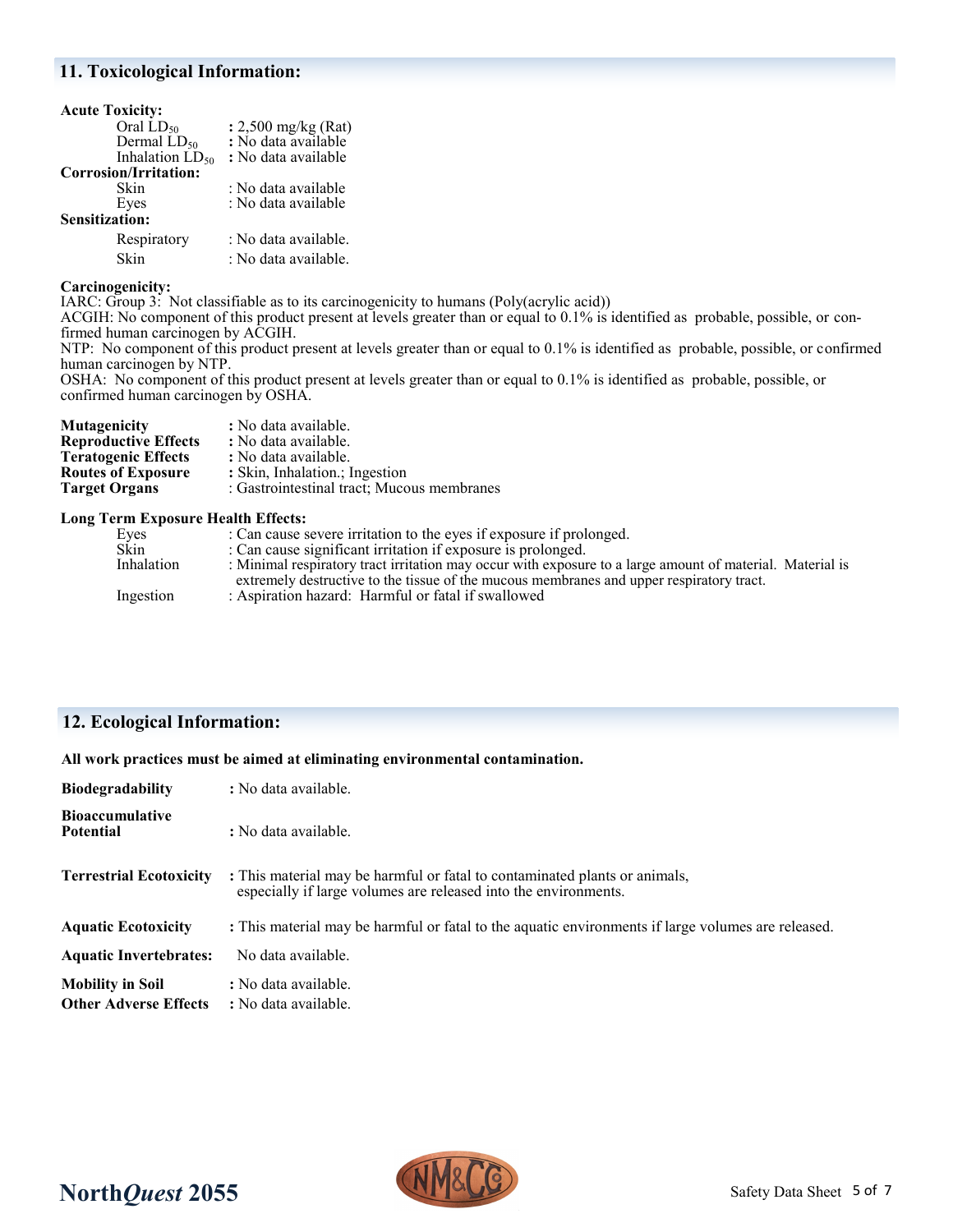| <b>13. Disposal Considerations:</b> |                                                                                                                                                                                                                                |  |  |  |
|-------------------------------------|--------------------------------------------------------------------------------------------------------------------------------------------------------------------------------------------------------------------------------|--|--|--|
| <b>Disposal Method</b>              | : Dispose of waste at an appropriate waste disposal facility according to current applicable laws and<br>regulations.                                                                                                          |  |  |  |
| <b>For Large Spills</b>             | : Contain material and call local authorities for emergency assistance.                                                                                                                                                        |  |  |  |
| <b>Product Disposal</b>             | : Dispose of at a supervised incineration facility or an appropriate waste disposal facility according to<br>current applicable local, state and federal laws, regulations and product characteristics at time of<br>disposal. |  |  |  |
| <b>Empty Container</b>              | : Contaminated container should be labeled and disposed in accordance to local, state and federal laws and<br>regulations.                                                                                                     |  |  |  |
| <b>General Comments</b>             | : Refer to section 6, accidental release measures for additional information.                                                                                                                                                  |  |  |  |

## **14. Transport Information:**

| <b>Regulatory</b><br><b>Information</b> | UN No. | <b>Proper Shipping Name</b> | <b>UN Class</b> | Packing<br>Group | Labels |
|-----------------------------------------|--------|-----------------------------|-----------------|------------------|--------|
| <b>US DOT</b>                           | None   | Not Regulated               | None            |                  | None   |
| <b>IMDG</b>                             | None   | Not Regulated               | None            |                  | None   |
| <b>IATA</b>                             | None   | Not Regulated               | None            |                  | None   |

## **15. Regulatory Information:**

### **U.S. Federal Regulations:**

**TSCA Status: All components of this product are in compliance with TSCA**

**CERCLA Section 103 (40 CFR 302.4): Potassium hydroxide, 1,000 lbs (50,000 lbs product)**

**Section 311/312 Categorizations (40 CFR 370): Acute Health Hazards**

**SARA Section 313: No components of this products are listed.** 

**California Prop 65: No components listed.**

**RCRA hazardous waster no: D002**